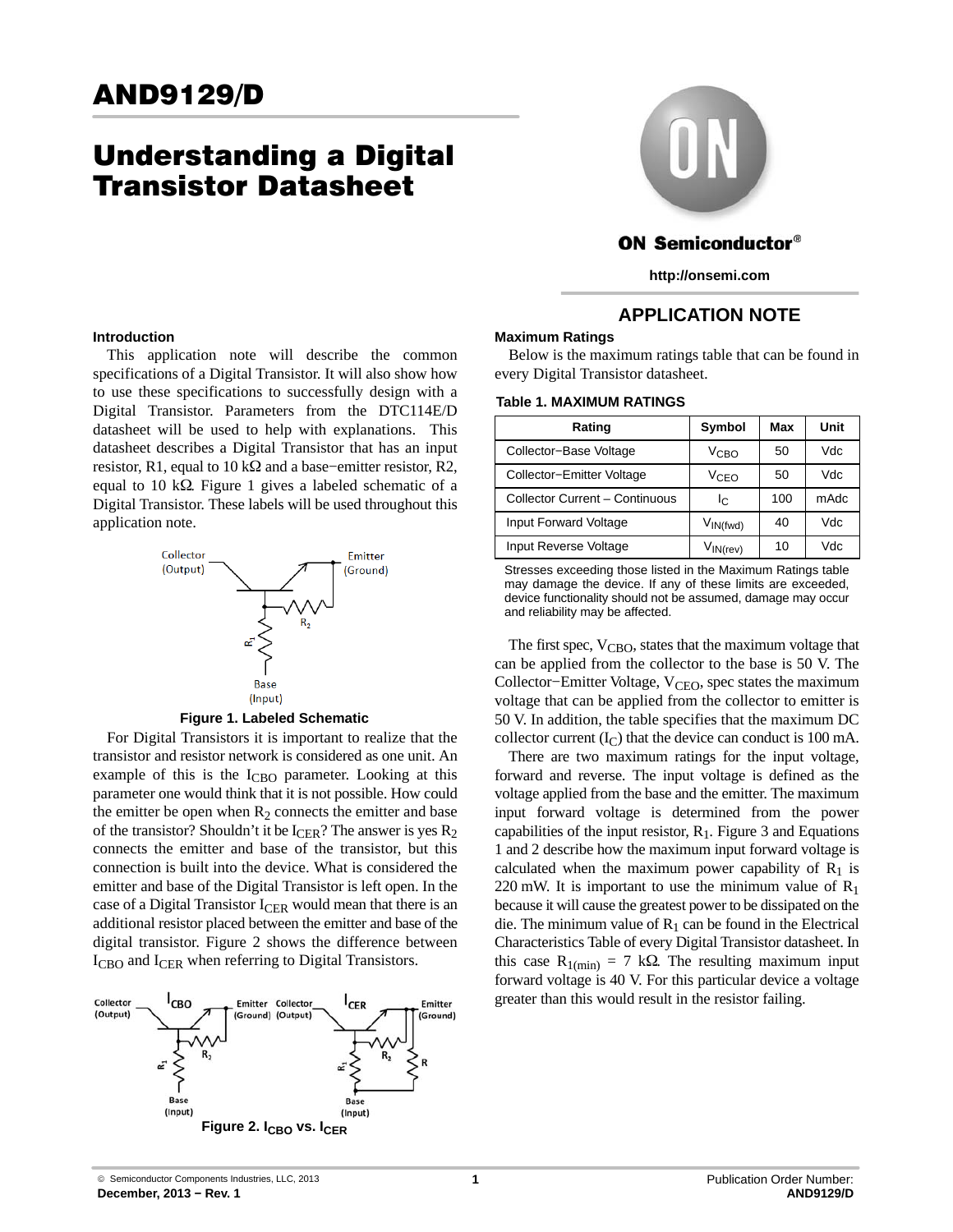<span id="page-1-0"></span>

**Figure 3. Input Forward Voltage**

$$
P_{R1} = \frac{(V_{R1})^2}{R_1} \rightarrow V_{R1} = \sqrt{P_{R1} \times R_1}
$$
  
=  $\sqrt{0.220 \times 7000} = 39.3 \text{ V}$  (eq. 1)

 $V_{IN(max)} = V_{R1} + V_{BE} = 39.3 + 0.7 = 40 V$  (eq. 2)

The maximum input reverse voltage is determined by the breakdown voltage of the base−emitter junction and the resistor network. The equivalent circuit in Figure 4 can be drawn when analyzing the maximum input reverse voltage and is justified by Equation 3. Looking at Figure 4 one sees that it is just a simple voltage divider. The voltage divider equation is shown in Equation 4. In applications where a large reverse voltage will be applied to the base−emitter junction it is recommended to use a Digital Transistor with a small  $R_2$  and large  $R_1$ . This will cause the majority of the voltage to be dropped across  $R_1$ , thus a smaller voltage will be dropped across R2 and consequently the base−emitter junction. The worst case for this spec is when  $R_1$  is at its minimum value and  $R_2$  is at its maximum value.



**Figure 4. Input Reverse Voltage Equivalent Circuit**

$$
R_{\text{Equivalent}} = R_{\text{BE}} / R_2 = \left(\frac{1}{R_{\text{BE}}} + \frac{1}{R_2}\right)^{-1}
$$
  
When  $R_{\text{BE}} \gg R_2$ ,  $\frac{1}{R_{\text{BE}}} + \frac{1}{R_2} = \frac{1}{R_2}$  (eq. 3)  
 $R_{\text{Equivalent}} = \left(\frac{1}{R_2}\right)^{-1} = R_2$   
 $V_B = V_E \times \left(\frac{R_1}{R_1 + R_2}\right)$  (eq. 4)

# **Electrical Characteristics**

The first section of the Electrical Characteristics Table has specs pertaining to when the Digital Transistor is OFF. There are three leakage current parameters  $I_{\text{CBO}}$ ,  $I_{\text{CEO}}$ , and  $I_{\text{EBO}}$ .

For  $I_{\text{CBO}}$  and  $I_{\text{CEO}}$ , one can expect the leakage current to be below the value that is stated on the datasheet when a reverse voltage is applied between the respective junctions. However, I<sub>EBO</sub> is dependent on both the input resistor and the base−emitter resistor. The resistor network path is significantly less resistive then the path through the reversed biased base−emitter junction. Ohm's Law is used to determine the IEBO value. An example for a Digital Transistor with  $R_{1(min)} = 7 k\Omega$ ,  $R_{2(min)} = 7 k\Omega$ , and a  $V_{EB} =$ 6 V is shown below. It is important to note that the minimum value of 7 k $\Omega$  was used instead of 10 k $\Omega$ . This is done because it will estimate the largest possible leakage.

$$
I_{EBO} = \frac{6 V}{7 k\Omega + 7 k\Omega} = 0.43 mA
$$
 (eq. 5)

Digital Transistors only specify the collector−base, V(BR)CBO, and collector−emitter, V(BR)CEO, breakdown voltages. These ensure that the device will have a breakdown voltage above the specified value.

The second section of the Electrical Characteristics Table describes specs for when the digital transistor is ON. Table 2 will be used as an example to help explain the following parameters. First, the DC Current Gain, h<sub>FE</sub>, is a specification of how much the base current will be amplified in resulting collector current. The  $h_{FE}$  spec states that with an  $I_C = 5.0$  mA and a  $V_{CE} = 10$  V one can expect the gain to be around 60, but is ensured that it will be above 35. This means that the base current,  $I_B$ , will need to be 83  $\mu$ A if the typical gain of 60 is used.

$$
I_B = \frac{I_C}{h_{FE}} = \frac{5 \text{ mA}}{60} = 83 \text{ }\mu\text{A} \qquad (eq. 6)
$$

The next parameter is the Collector−Emitter Saturation Voltage,  $V_{CE(sat)}$ . This parameter tells the designer the maximum voltage drop that will occur when the device is ON. In this instance a maximum of 250 mV will be dropped across the transistor when the  $I_C = 10$  mA and the base is driven with 0.3 mA ( $h_{FE}$  = 33). The  $h_{FE}$  spec can be seen as a threshold current ratio of base drive to collector current. If the base current is greater than the collector current divided by the h<sub>FE</sub> spec then the transistor begins to saturate and the collector−emitter voltage drops to the saturation voltage.

In most cases a Digital Transistor will be used as a switch. There are four parameters that characterize this operation: Input Voltage (off), Input Voltage (on), Output Voltage (on), and Output Voltage (off). The first parameter, Input Voltage (off), states that an input voltage less than 0.8 V will turn the device OFF ( $V_{CE} = 5 V$ ,  $I_C = 100 \mu A$ ). The Input Voltage (on) parameter defines that at a  $V_{CE} = 0.3$  V and  $I_C = 10$  mA a minimum input voltage of 2.5 V needs to be applied to turn the device ON. These two parameters also list typical values. These typical values are the measured voltages when the device is exactly at those ON and OFF conditions. It is not recommended to operate the device at these voltages if one wants to ensure the device is ON/OFF. Figure [5](#page-2-0) gives a graphical representation of these specs.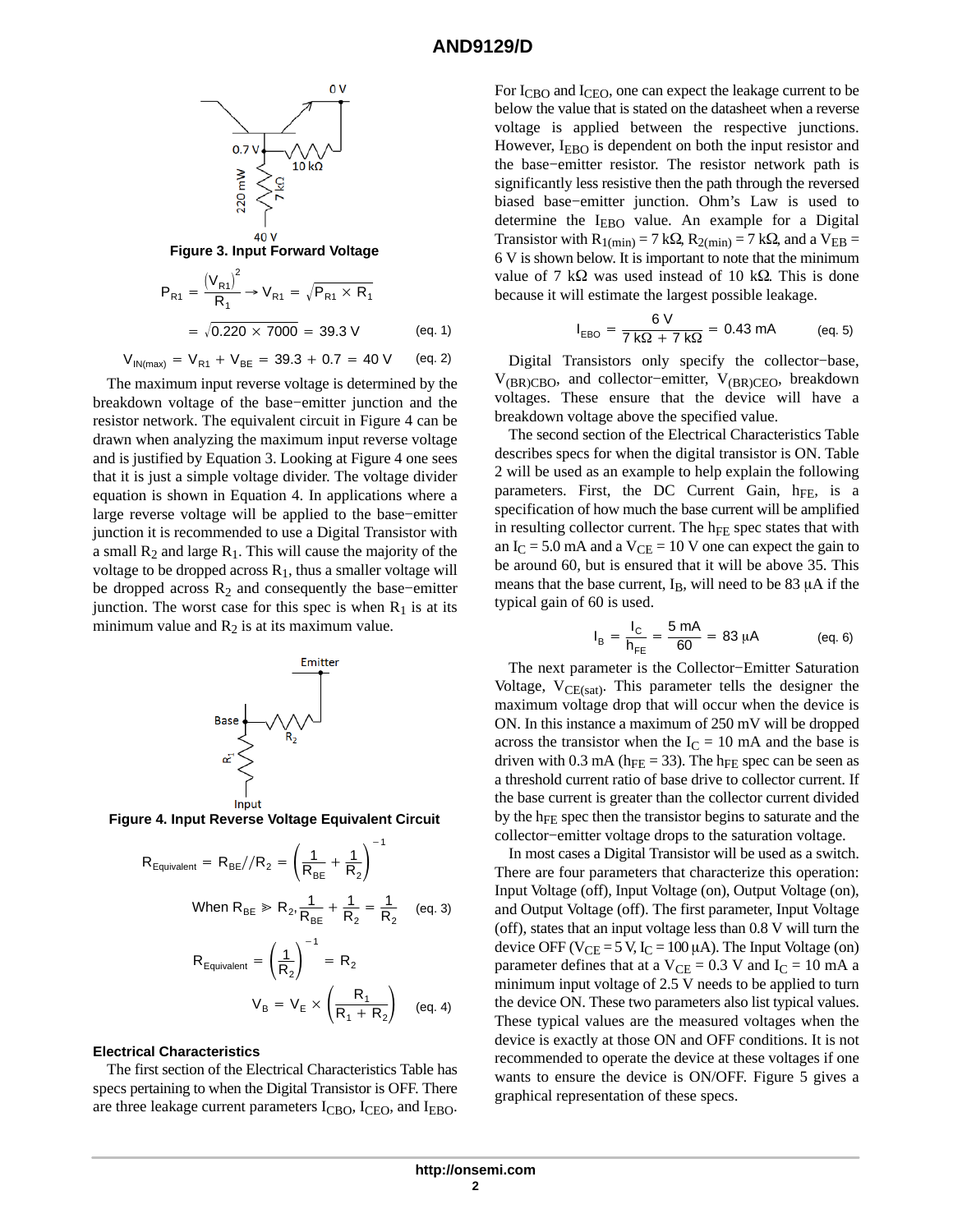# **AND9129/D**

<span id="page-2-0"></span>

**Figure 5. Output Voltage vs. Input Voltage**

The output voltage of a switch is also very valuable to a designer. The Output Voltage (on), V<sub>OL</sub>, spec states that the output voltage will be less than 0.2 V under the following conditions:  $V_{CC} = 5.0 V$ ,  $V_B = 2.5 V$ ,  $R_L = 1.0 k\Omega$ . The  $V_{OL}$ is similar to the  $V_{CE(sat)}$  of the device in that they both describe the maximum voltage that will be dropped across the collector−emitter when the Digital Transistor is in saturation(ON). The conditions for the Output Voltage (off),

 $V_{OH}$ , spec are:  $V_{CC} = 5.0 V, V_B = 0.5 V, R_L = 1.0 kΩ$ . Under these conditions the output voltage will be greater than 4.9 V. Refer to Figure 6 for further understanding of the V<sub>OL</sub> and V<sub>OH</sub> specs.



**Figure 6. Output Voltage Test Schematic**

| <b>Characteristics</b>                                                                          | Symbol           | Min | <b>Typ</b>               | Max                      | Unit      |
|-------------------------------------------------------------------------------------------------|------------------|-----|--------------------------|--------------------------|-----------|
| <b>OFF CHARACTERISTICS</b>                                                                      |                  |     |                          |                          |           |
| Collector-Base Cutoff Current ( $V_{CB}$ = 50 V, $I_E$ = 0)                                     | <sup>I</sup> CBO |     |                          | 100                      | nAdc      |
| Collector-Emitter Cutoff Current ( $V_{CE}$ = 50 V, $I_B$ = 0)                                  | <sup>I</sup> CEO | -   | $\overline{\phantom{0}}$ | 500                      | nAdc      |
| Emitter-Base Cutoff Current ( $V_{FB} = 6 V$ , $I_C = 0$ )                                      | <b>EBO</b>       | -   |                          | 0.5                      | mAdc      |
| Collector-Base Breakdown Voltage ( $I_C = 10 \mu A$ , $I_F = 0$ )                               | $V_{(BR)CBO}$    | 50  |                          |                          | Vdc       |
| Collector-Emitter Breakdown Voltage ( $I_C = 2.0$ mA, $I_B = 0$ )                               | $V_{(BR)CEO}$    | 50  | $\qquad \qquad$          | $\overline{\phantom{m}}$ | Vdc       |
| <b>ON CHARACTERISTICS</b>                                                                       |                  |     |                          |                          |           |
| DC Current Gain ( $I_C = 5.0$ mA, $V_{CE} = 10$ V)                                              | $h_{FE}$         | 35  | 60                       |                          |           |
| Collector-Emitter Saturation Voltage ( $I_C$ = 10 mA, $I_B$ = 0.3 mA)                           | $V_{CE(sat)}$    |     | $\overline{\phantom{0}}$ | 0.25                     | Vdc       |
| Input Voltage (off) ( $V_{CE} = 5.0$ V, $I_C = 100 \mu A$ )                                     | $V_{i(off)}$     |     | 1.2                      | 0.8                      | Vdc       |
| Input Voltage (on) ( $V_{CF}$ = 0.3 V, $I_C$ = 10 mA)                                           | $V_{i(0n)}$      | 2.5 | 1.8                      | $\overline{\phantom{a}}$ | Vdc       |
| Output Voltage (on) (V <sub>CC</sub> = 5.0 V, V <sub>B</sub> = 2.5 V, R <sub>L</sub> = 1.0 kΩ)  | VOL              |     |                          | 0.2                      | Vdc       |
| Output Voltage (off) (V <sub>CC</sub> = 5.0 V, V <sub>B</sub> = 0.5 V, R <sub>I</sub> = 1.0 kΩ) | V <sub>OH</sub>  | 4.9 |                          | $\overline{\phantom{m}}$ | Vdc       |
| Input Resistor                                                                                  | $R_1$            | 7.0 | 10                       | 13                       | $k\Omega$ |
| <b>Resistor Ratio</b>                                                                           | $R_1/R_2$        | 0.8 | 1.0                      | 1.2                      |           |

#### Product parametric performance is indicated in the Electrical Characteristics for the listed test conditions, unless otherwise noted. Product performance may not be indicated by the Electrical Characteristics if operated under different conditions.

# **Table 2. ELECTRICAL CHARACTERISTICS**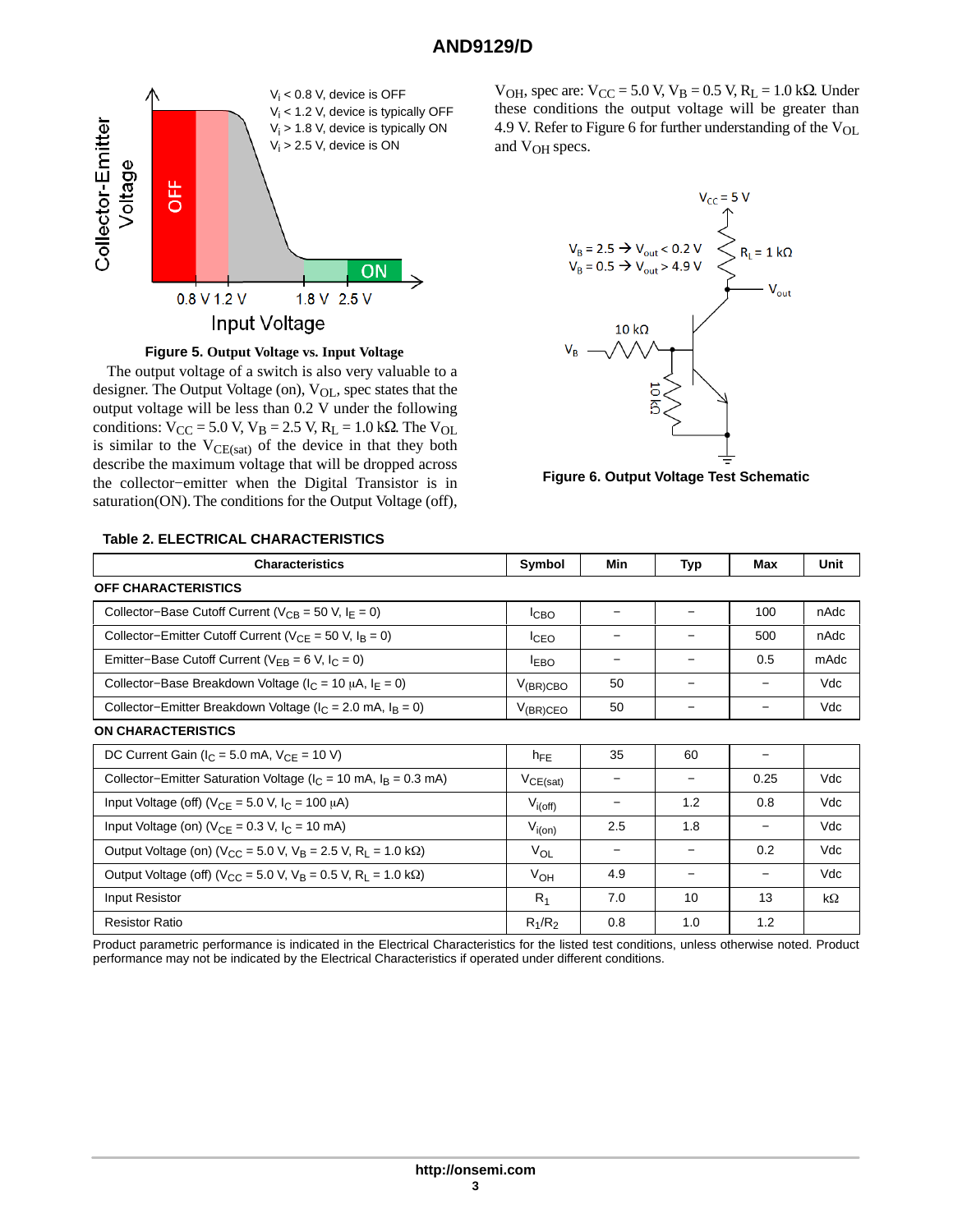# **AND9129/D**

There are two curves present on all Digital Transistor datasheet that provide more data on the  $V_{i(0)}$  and  $V_{i(off)}$ parameters. The first is the Output Current vs. Input Voltage, Figure 7. This curve characterizes the  $V_{i(\text{off})}$  parameter, and the data was taken when the  $V_{CE}$  or the output voltage is 5 V. One can use this curve to determine at what voltage the current will drop rapidly, or in other words turn OFF. For this device the voltage at which the current rapidly drops off is around 1.4 V at 25°C.



**Figure 7. Output Current vs. Input Voltage**

The other datasheet curve is the Input Voltage vs. Output Current, Figure 8. This curve characterizes the  $V_{i(0n)}$ parameter and the data was taken with the  $V_{CE} = 0.2$  V. This chart provides the designer the voltage needed for a desired collector current while maintaining an output voltage of 0.2 V. For example, to operate the device characterized in Figure 8 at an  $I_C$  of 30 mA and a  $V_{CE}$  of 0.2 V, an input voltage of 5.3 V would need to be applied.



The last two parameters describe the built in resistors of the Digital Transistor. First, is the typical  $R_1$  value along with the minimum and maximum values that are  $\pm 30\%$  of the typical value. The typical resistor ratio of  $R_1/R_2$  is also defined along with a minimum and maximum spec of  $\pm 20\%$ of the typical value. The actual value of  $R_2$  is not defined

because the ratio of  $R_1/R_2$  is more pertinent when designing with Digital Transistors. The R1/R2 ratio is what controls the critical parameters of the Digital Transistor. However, if desired it is possible to calculate the minimum and maximum values of  $R_2$ . Equations 7 and 8 help explain how to do this using the values in Table [2](#page-2-0).

$$
R_{2(min)} = \frac{R_{1(min)}}{(R_1/R_2)_{max}} = \frac{7 k\Omega}{1.2} = 5.8 k\Omega \quad \text{(eq. 7)}
$$

$$
R_{2(max)} = \frac{R_{1(max)}}{(R_1/R_2)_{min}} = \frac{13 k\Omega}{0.8} = 16.3 k\Omega \quad \text{(eq. 8)}
$$

# **Example of Designing with Digital Transistor Datasheet**

Design requirements:

Polarity: NPN  $I<sub>C</sub> = 10–20$  mAdc  $V_{CE(max)} = V_{CB(max)} = 40$  Vdc  $V_{IN(fwd)} = 20$  Vdc  $V_{IN(rev)} = 10$  Vdc Micro controller output voltage: Off: 0.4−0.6 V On: 1.5−4.2 V

Micro controller max output current:  $250 \mu A$ 



**Figure 9. Schematic for Example**

Now that the design requirements have been established it is time to indentify the Digital Transistor that works best for the application. Table [3](#page-4-0) will help with this selection. The first step should be to find a Digital Transistor that meets the max current and voltage requirements. The majority of Digital Transistors within ON Semiconductors portfolio are rated at 100 mA. The remaining Digital Transistors are rated above 100 mA. Also, the majority of them have a  $V_{\text{CEO}}$  and V<sub>CBO</sub> of 50 V, which will meet the above requirement.

Next, is to find a Digital Transistor that meets the forward and reverse input voltage requirements. Using Table [3](#page-4-0) it is seen that the  $V_{IN(fwd)}$  requirement of 20 V is reached by all digital transistors except for ones that have a  $R_1$  of 1 k $\Omega$  or 2.2 k $\Omega$ . Digital Transistors with a R<sub>1</sub>/R<sub>2</sub>  $\geq$  1 will meet the 10 V requirement for  $V_{IN(rev)}$ .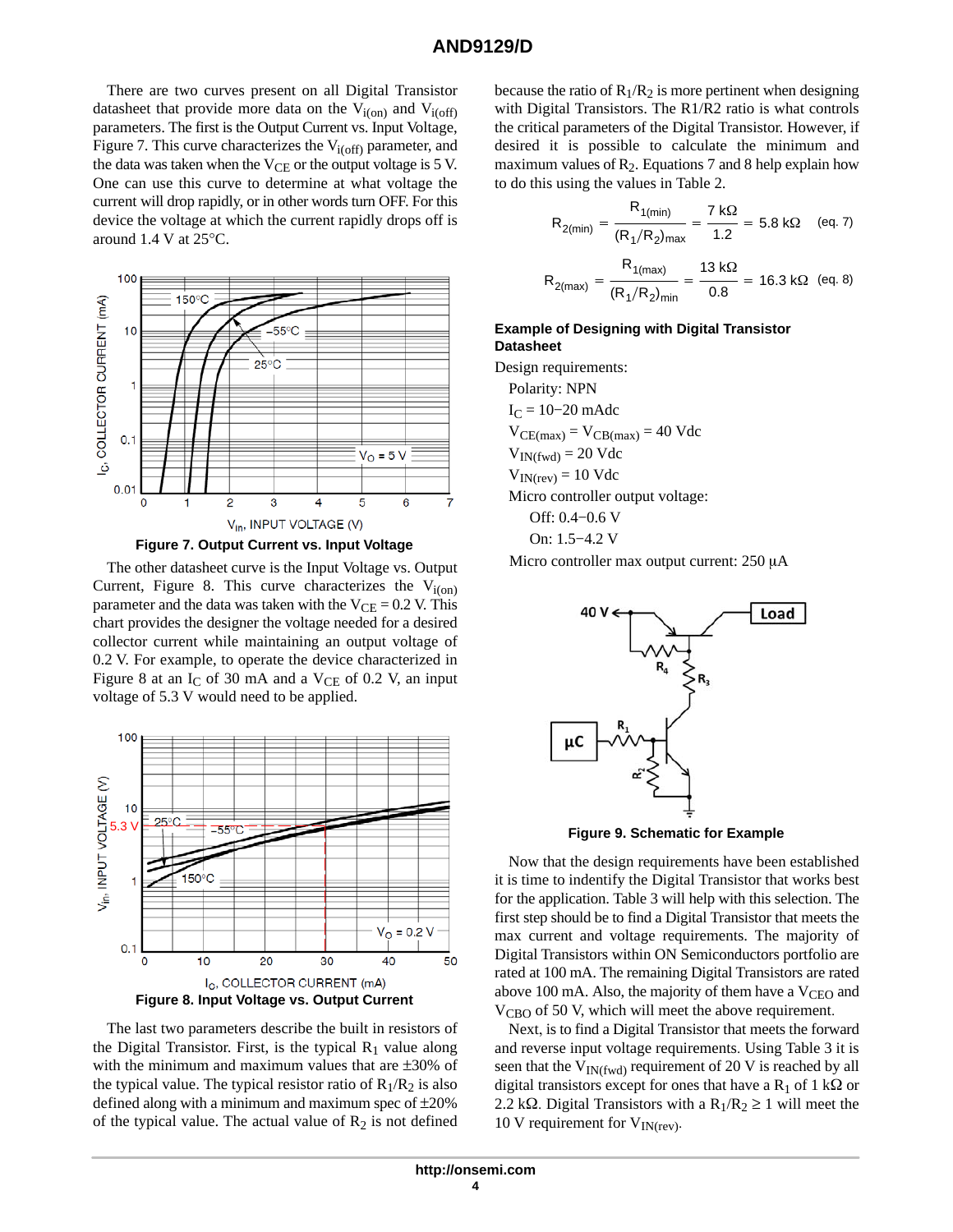<span id="page-4-0"></span>The next requirement to look at is  $V_{i(off)}$ . In the design requirements it states that the micro controller will give a voltage of 0.4−0.6 V when it wants the Digital Transistor to be OFF. This eliminates the Digital Transistors that have a maximum  $V_{i(off)}$  spec of 0.5 V because these should be supplied with a voltage of less than 0.5 V when the device is desired to be OFF.

The design requirements also state that the maximum output voltage of the micro controller is 4.2 V. A Digital Transistor needs to be selected that can provide a maximum  $I<sub>C</sub>$  of 20 mA when the input voltage is 4.2 V. It also has to provide an  $I_{\rm C}$  of 10 mA with an input voltage of greater than 1.5 V. Looking at the Input Voltage vs. Output Current charts of the four remaining Digital Transistors only two meet the input voltage requirements. They are the Digital Transistors with  $R_1/R_2 = 10 \text{ k}\Omega/10 \text{ k}\Omega$  and 22 k $\Omega/22 \text{ k}\Omega$ .

It is also important to consider the max output current of the controller. In this case the micro controller can source a maximum of 250 µA. For the 10 k $\Omega/10$  k $\Omega$  digital transistor

the typical voltage needed to drive an  $I_C$  of 20 mA is 3.3 V. In this case the micro controller would have to source approximately  $260 \mu A$  which is above the max output current of the micro controller.

$$
\frac{3.3 \text{ V} - 0.7 \text{ V}}{10 \text{ k}\Omega} = 260 \text{ }\mu\text{A} \qquad (eq. 9)
$$

However, for the  $22k\Omega/22k\Omega$  the typical voltage needed for an I<sub>C</sub> of 20 mA is 3.8 V resulting in a current of 140  $\mu$ A.

$$
\frac{3.8 \text{ V} - 0.7 \text{ V}}{22 \text{ k}\Omega} = 140 \text{ }\mu\text{A} \tag{eq.10}
$$

After considering all the design requirements it is found that the Digital Transistor that will work best for this specific application is the Digital Transistor with  $R_1/R_2$  = 22 k $\Omega$ /22 k $\Omega$ . The final step would be to pick the package. ON Semiconductor offers single Digital Transistors in six packages ranging from SC−59 to SOT−1123.

|                    |                | $V_{IN(fwd)}(V)$ |            |                | $V_{IN(rev)}(V)$ | $V_{i(on)}(V)$           |                          | $V_{i(off)}$ @ 0.1 mA (V) |            |
|--------------------|----------------|------------------|------------|----------------|------------------|--------------------------|--------------------------|---------------------------|------------|
| $R1$ (k $\Omega$ ) | $R2 (k\Omega)$ | <b>PNP</b>       | <b>NPN</b> | <b>PNP</b>     | <b>NPN</b>       | <b>PNP</b>               | <b>NPN</b>               | <b>PNP</b>                | <b>NPN</b> |
| 1                  | 1.             | 10               | 10         | 10             | 10               | 2.0 @ 20 mA              | 2.0 @ 20 mA              | 0.5                       | 0.5        |
| 2.2                | 2.2            | 12               | 12         | 10             | 10               | 2.0 @ 20 mA              | 2.0 @ 20 mA              | 0.5                       | 0.5        |
| 4.7                | 4.7            | 30               | 30         | 10             | 10               | 3.0 @ 20 mA              | 2.5 @ 20 mA              | 0.5                       | 0.5        |
| 10                 | 10             | 40               | 40         | 10             | 10               | 2.5 @ 10 mA              | 2.5 @ 10 mA              | 0.8                       | 0.8        |
| 22                 | 22             | 40               | 40         | 10             | 10               | 2.5 @ 5 mA               | 2.5 @ 5 mA               | 0.8                       | 0.8        |
| 47                 | 47             | 40               | 40         | 10             | 10               | 3.0 @ 2 mA               | 3.0 @ 2 mA               | 0.8                       | 0.8        |
| 100                | 100            | 40               | 40         | 10             | 10               | 3.0 @ 1 mA               | $3.0 \& 1 \text{ mA}$    | 0.5                       | 0.5        |
| 2.2                | 47             | 12               | 12         | 5              | 6                | $1.1 \& 5 \text{ mA}$    | $1.1 \& 5 \text{ mA}$    | 0.5                       | 0.5        |
| 4.7                | 47             | 30               | 30         | 5              | 6                | $1.3 \ @ \ 5 \ mA$       | 1.3 @ 5 mA               | 0.5                       | 0.5        |
| 10 <sup>1</sup>    | 47             | 40               | 40         | 6              | $\overline{7}$   | 1.4 @ 1 mA               | $1.4 \ @ 1 mA$           | 0.5                       | 0.5        |
| 22                 | 47             | 40               | 40         | $\overline{7}$ | 8                | $2.0 \ @ \ 2 \text{ mA}$ | 2.0 @ 2 mA               | 0.5                       | 0.5        |
| 47                 | 22             | 40               | 40         | 10             | 10               | $4.0 \ @ \ 2 \text{ mA}$ | $4.0 \ @ \ 2 \text{ mA}$ | 1.2                       | 1.2        |
| 2.2                | Inf.           | 12               | 12         | 5              | 6                | 1.3 @ 10 mA              | $1.1 \& 10 \text{ mA}$   | 0.5                       | 0.5        |
| 4.7                | Inf.           | 30               | 30         | 5              | 6                | 1.3 @ 10 mA              | 1.3 @ 10 mA              | 0.5                       | 0.5        |
| 10                 | Inf.           | 40               | 40         | 5              | 6                | 1.7 @ 10 mA              | 1.7 @ 10 mA              | 0.5                       | 0.5        |
| 47                 | Inf.           | 40               | 40         | 5              | 6                | 4.0 @ 10 mA              | 4.0 @ 10 mA              | 0.5                       | 0.5        |
| 100                | Inf.           | 40               | 40         | 5              | 6                | 1.5 @ 1 mA               | 1.5 @ 1 mA               | 0.5                       | 0.5        |

**Table 3. INPUT VOLTAGE SPECIFICATIONS**

# **Conclusion**

Throughout this application note the characteristics of Digital Transistors have been discussed. These characteristics range from the maximum ratings to the input/output characteristics. It was shown how the resistor network of Digital Transistors determines the input voltage characteristics. ON Semiconductor understands that having a variety of resistor combinations is pivotal in helping designers fulfill their design requirements. This is why ON Semiconductor has worked to provide a complete portfolio of Digital Transistors. Please visit [www.onsemi.com](http://www.onsemi.com/) to explore ON Semiconductor's Digital Transistor Portfolio.